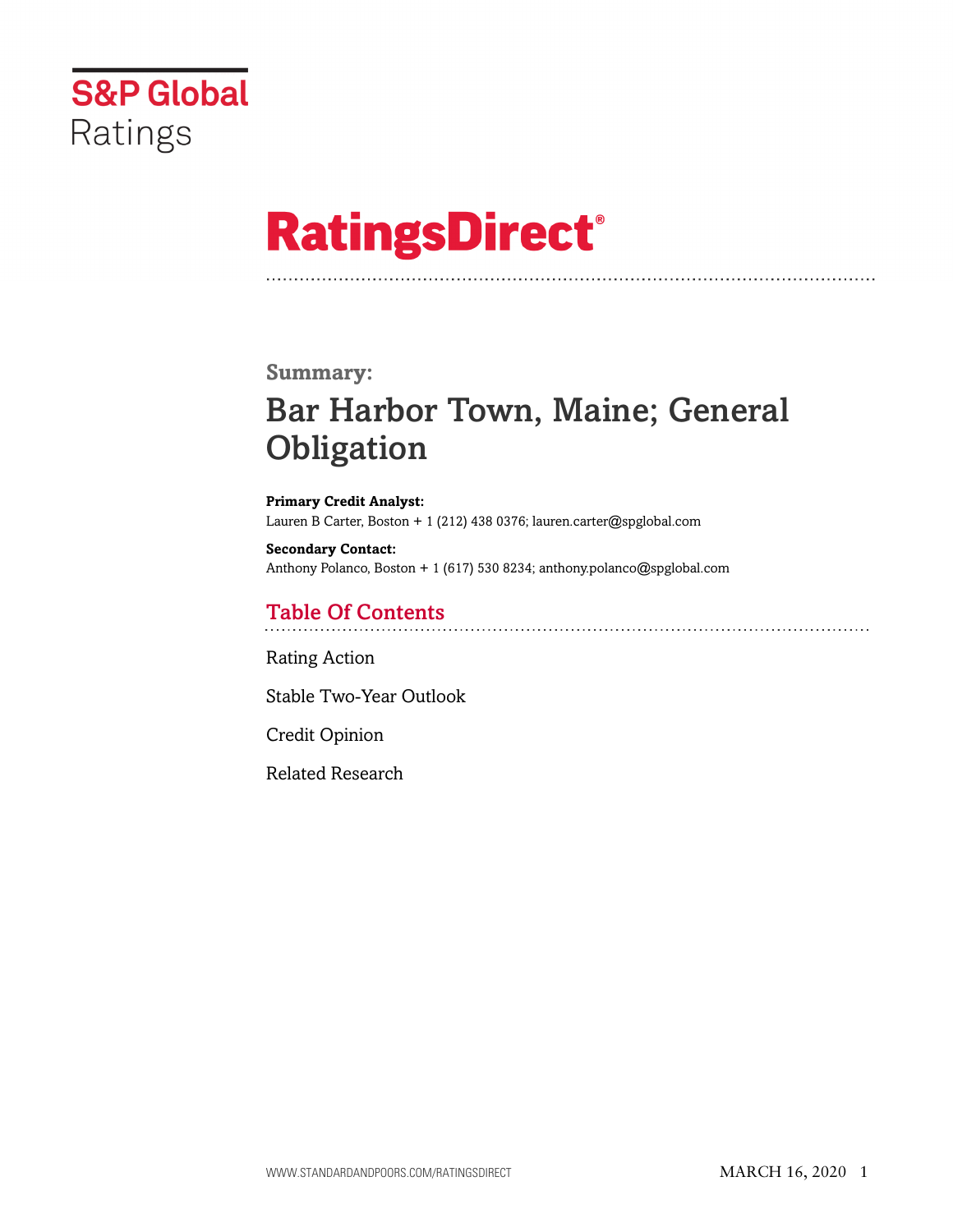# **Summary:** Bar Harbor Town, Maine; General Obligation

| <b>Credit Profile</b>                             |            |          |  |
|---------------------------------------------------|------------|----------|--|
| US\$2.15 mil GO rfdg bnds ser 2020 due 05/01/2030 |            |          |  |
| Long Term Rating                                  | AAA/Stable | New      |  |
| Bar Harbor Twn GO                                 |            |          |  |
| Long Term Rating                                  | AAA/Stable | Affirmed |  |

# <span id="page-1-0"></span>Rating Action

S&P Global Ratings assigned its 'AAA' long-term rating to the Town of Bar Harbor, Maine's series 2020 general obligation (GO) refunding bonds (totaling \$2.15 million) and affirmed its 'AAA' rating on the town's GO debt outstanding. The outlook is stable.

The town's full-faith-and-credit pledge secures the bonds. Although Bar Harbor is not restricted to a particular revenue source, it has the power to levy ad valorem property taxes for bond repayment, subject to limitations of the state's LD-1 legislation. Despite limitations imposed by the state-levy limit law, we did not make a rating distinction for the limited-tax GO pledge due to the town's flexibility under the levy limit.

We rate Bar Harbor higher than the sovereign because we believe the town can maintain better credit characteristics than the U.S. in a stress scenario, due to its predominantly locally derived revenue base and our view that pledged revenue supporting debt service on the bonds is at limited risk of negative sovereign intervention. In 2019, local property taxes generated 80% of general fund revenue, demonstrating a lack of dependence on central government revenue. (See "Ratings Above The Sovereign: Corporate And Government Ratings—Methodology And Assumptions" published Nov. 19, 2013, on RatingsDirect.)

We believe the town's stable, property-tax based revenue source is unlikely to result in materially delayed collections or revenue volatility in the current environment. While we continue to monitor events related to COVID-19, we do not currently expect it to affect the town's ability to maintain budgetary balance and pay debt service costs. For more information, see our article "COVID-19's Potential Effects In U.S. Public Finance Vary By Sector" (published March 5, 2020, on RatingsDirect).

We understand that proceeds from the 2020 bonds will be used to refund the remainder of the town's 2010 bonds.

#### Credit overview

Bar Harbor is perhaps best known for being home to Acadia National Park. The town is a seasonal tourist destination due to the park and its coastline and seashore, with high-end hotels throughout. The stable outlook reflects S&P Global Ratings' opinion that Bar Harbor will continue to produce at least balanced operating results, supported by very strong budgetary flexibility and good management. The very strong economy, with a stabilizing institution, provides additional rating stability.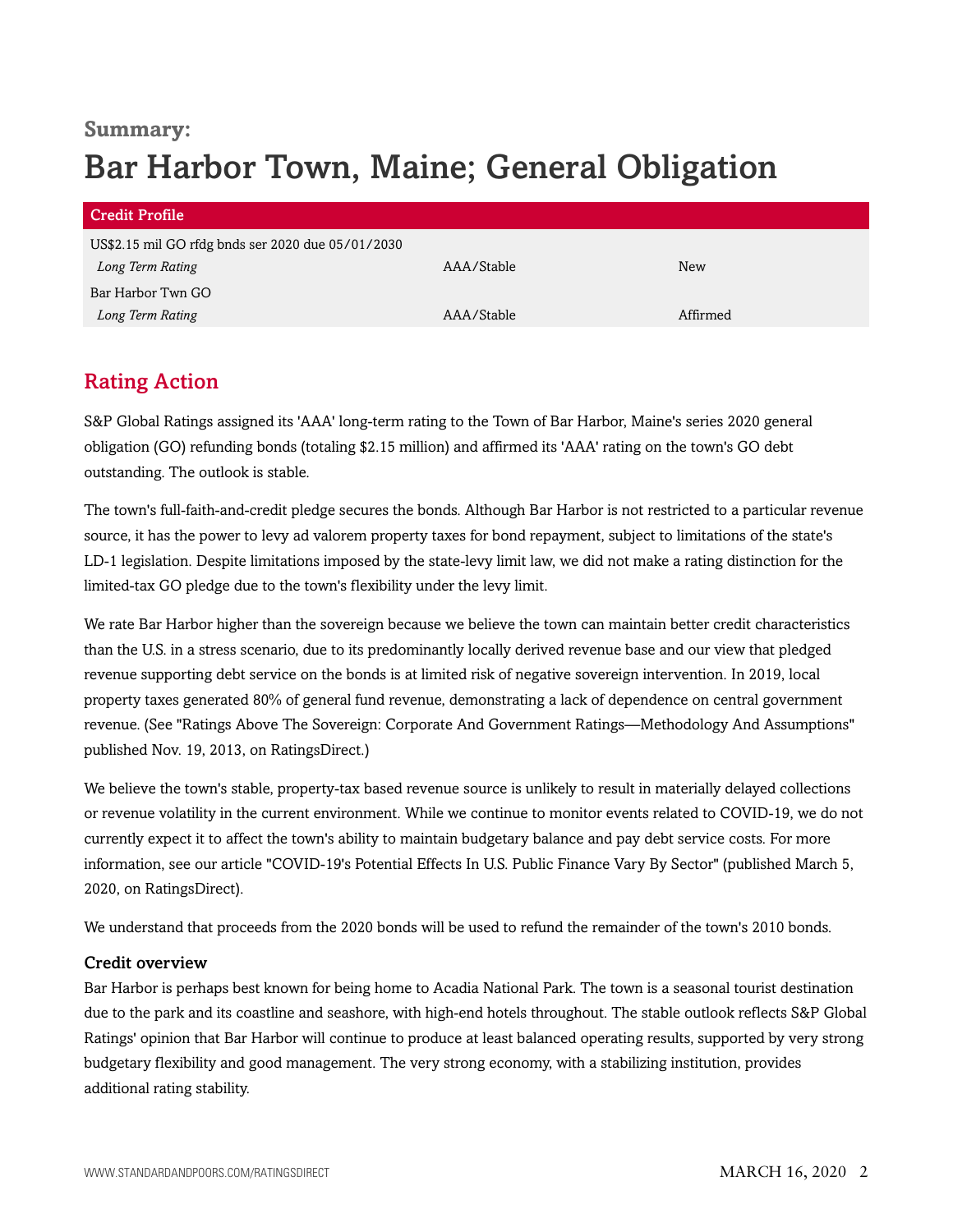The long-term rating reflects our view of the following factors for Bar Harbor:

- Very strong economy, with a local stabilizing institutional influence;
- Strong management, with good financial policies and practices under our Financial Management Assessment (FMA) methodology;
- Strong budgetary performance, with operating surpluses in the general fund and at the total governmental fund level in fiscal 2019;
- Very strong budgetary flexibility, with an available fund balance in fiscal 2019 of 19% of operating expenditures;
- Very strong liquidity, with total government available cash at 35.7% of total governmental fund expenditures in 2019.
- Very strong debt and contingent liability profile, with debt service carrying charges at 6.5% of expenditures and net direct debt that is 64.5% of total governmental fund revenue, as well as low overall net debt at less than 3.0% of market value and rapid amortization, with 67.6% of debt scheduled to be retired in 10 years; and
- Strong institutional framework score.

## <span id="page-2-0"></span>Stable Two-Year Outlook

#### Downside scenario

Although we do not expect this to occur in our two-year outlook horizon, we could lower the rating if the town's debt ratios were to worsen to levels we consider "adequate" and if budgetary performance were to weaken, leading to deterioration of available reserves.

### <span id="page-2-1"></span>Credit Opinion

#### Very strong economy

We consider Bar Harbor's economy very strong. The town, with an estimated population of 5,401, is located in Hancock County. The town benefits, in our view, from a stabilizing institutional influence. The town has a projected per capita effective buying income of 103.9% of the national level and per capita market value of \$317,173. Overall, the town's market value grew by 4.9% over the past year to \$1.7 billion in 2020. The county unemployment rate was 3.8% in 2018.

While not directly linked to a broad and diverse economy, the town benefits from the stabilizing presence of Jackson Laboratory, which has nearly 1,400 employees and is the county's leading employer. The laboratory is a nonprofit biomedical research institution headquartered in the town since 1929 and hosts Ph.Ds., M.Ds, and D.V.Ms researching the genetic basis of cancer, heart disease, and Alzheimer's, among other diseases and conditions.

The town also is home to the Mount Desert Island Biological Laboratory (78 employees), a lab focused on therapies to regenerate human tissue, as well as the College of the Atlantic (35 faculty, 350 students). Other leading employers include Mount Desert Island Hospital (538 employees) and Acadia National Park (245). We expect that the acquisition of the ferry terminal and subsequent redevelopment will further enhance the town's waterfront, which is a centerpiece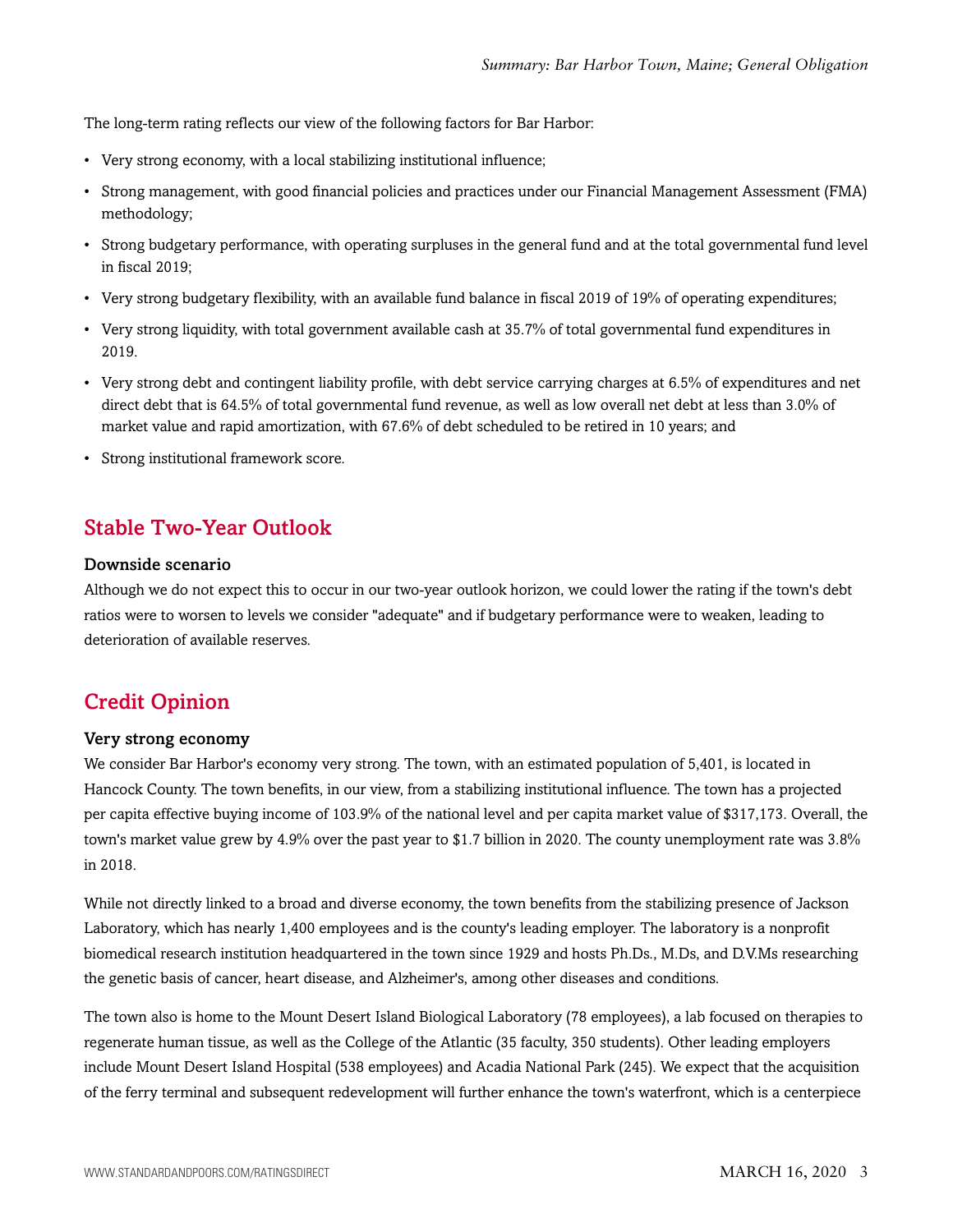for tourism in Bar Harbor.

In our view, the global spread of COVID-19 (referred to as Coronavirus) presents an evolving credit risk that could continue to give rise to volatility particularly in the town's tourism industry. Bar Harbor benefits from considerable seasonable tourism, supported by its status as the gateway to Acadia National Park, which receives about 3.25 million visits per year. In addition, the town has also become an active port for cruise ships. In fiscal 2019, 157 passenger ships docked in Bar Harbor disembarking approximately 233,000 passengers. Due to the overall effects of COVID-19, we expect cruise activity to decline in the short term. However, we note that cruise ships account for only 8% of tourists to Mount Desert Island. We understand that the situation will remain fluid in the short term, and we will continue to watch for latent credit stressors for the town, including deterioration in economic and financial performance.

Given the underlying strength of the town's economy, along with management's initiatives to expand tourism and support existing non-profits and businesses, we expect that Bar Harbor's economy will remain very strong throughout the outlook period.

#### Strong management

We view the town's management as strong, with good financial policies and practices under our FMA methodology, indicating financial practices exist in most areas, but that governance officials might not formalize or monitor all of them on a regular basis.

Bar Harbor maintains a five-year capital improvement plan that it updates annually, including project funding sources. The town uses at least three years of historical trend analysis when developing budgetary revenue and expenditure assumptions. Management provides monthly reports on budget-to-actual results, mandated by the town's charter, to the town council. Formal amendments are possible through the council. It has formally adopted policies that manage investments and debt issuance. Bar Harbor maintains a fund balance policy of sustaining at least 10% of the previous fiscal year's total general fund revenue, and it is currently complying with this policy. The town does not currently have any formal long-term financial planning policies.

We also note that the town has taken significant steps to mitigate exposure to cyber-related risks and has actively begun to address concerns related to rising sea levels that could directly affect taxable properties. In particular, Bar Harbor has created and funded a task force to inform its decisions on how to respond to climate change. Its goals include reducing the carbon footprint of the town, making improvements toward solar energy, and safeguarding its infrastructure from possible sea level rise. In addition, the town, and other neighboring communities, are seeking grants from the Environmental Protection Agency to further study the effects of sea rise.

#### Strong budgetary performance

Bar Harbor's budgetary performance is strong in our opinion. The town had operating surpluses of 3.7% of expenditures in the general fund and of 4.9% across all governmental funds in fiscal 2019.

Fiscal 2019 results include adjustments for recurring transfers and one-time capital expenditures paid with bond proceeds. Officials mainly attribute the fiscal 2019 general fund surplus to higher-than-budgeted revenue, including excise taxes and licenses and permits. The town benefits from its growing economy and desirable location on the ocean.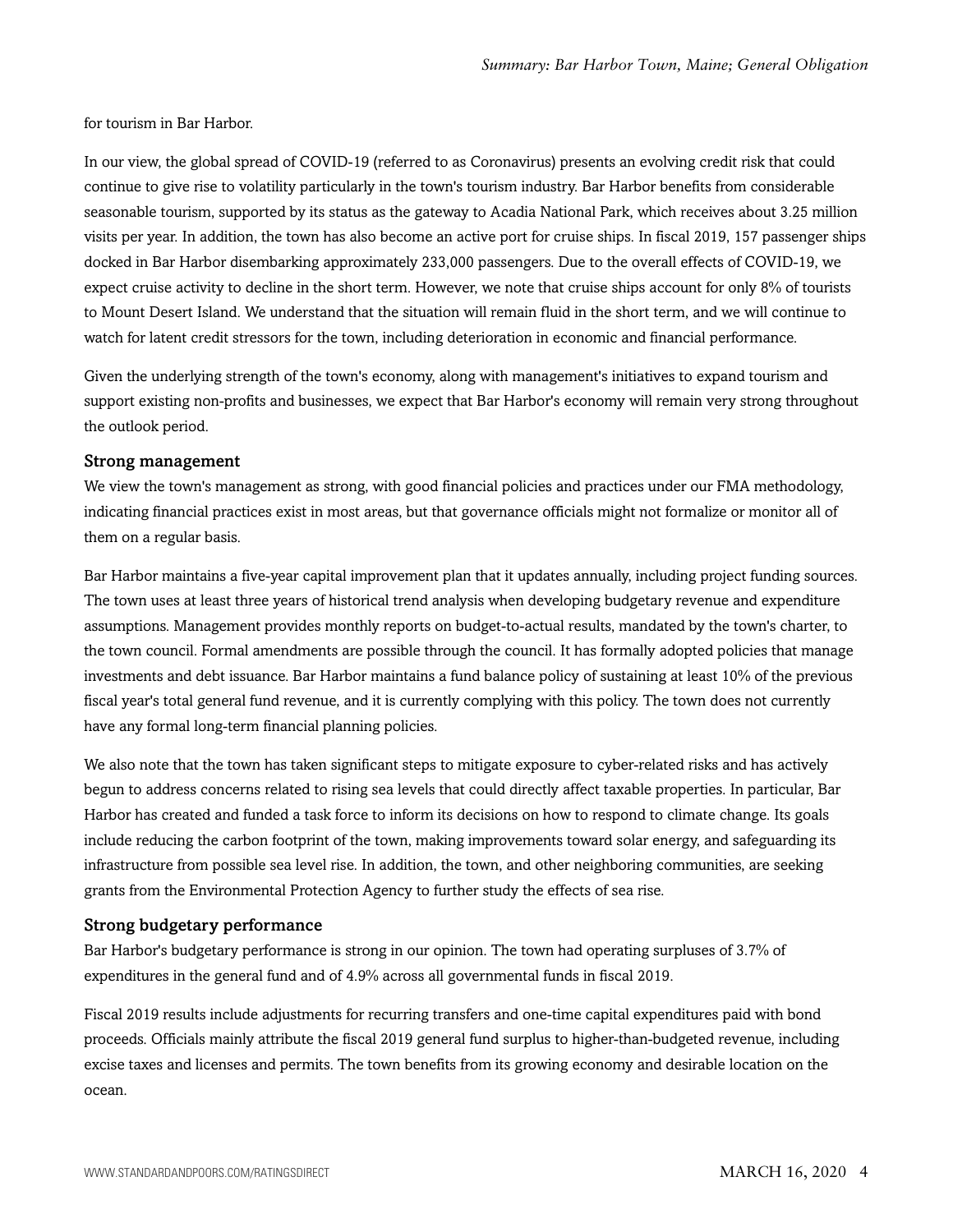Bar Harbor also had cost savings in health insurance expenditures, as well as other areas, which contributed to the fiscal 2019 surplus. For the past several audited fiscal years (before fiscal 2019), it achieved an operating surplus or almost break-even results despite facing state revenue pressure. Management mainly attributes past favorable budgetary performance to conservative budgeting and modest local fee and tax recovery in an improving economy.

In fiscal 2010, the town established a cruise ship fund as part of the general fund to account for fees collected from visiting cruise ships. The current fee is \$4.46 per passenger. The cruise ships are billed when they disembark onto shore and since we expect that cruise activity might decline in the short term due to the overall effects of COVID-19, we also expect that fees to be collected will decline slightly. However, for fiscal 2019, the town has collected more than a \$1 million in fees, and since fiscal 2010, Bar Harbor has collected more than \$6 million. Furthermore, the town currently maintains \$537,759 in assigned cruise ship reserves in the general fund. Bar Harbor uses this money for capital projects along the waterfront and for associated debt service, if any. The remainder of the money is transferred into the town's capital improvement fund. Therefore, we expect this decline have no material impact on Bar Harbor's overall credit profile.

The fiscal 2020 adopted operating budget is an almost 4% increase over fiscal 2019. The operating budget is tracking favorably and management expects similar results at year-end to the previous few years. Furthermore, for 2020 the town added a new revenue source (parking meters), which management expects to generate at least \$500,000 annually, with \$1.7 million collected in calendar 2019. We note that the town's labor contracts are settled until 2020 or 2021.

Property taxes generate 80% of general fund revenue, followed by intergovernmental aid at 6.7%. Tax collections remain strong, averaging 99% in the past three years. We believe the predominance of locally derived revenues from property taxes provides stability and predictability. Given management's history of producing surpluses on a generally accepted accounting principles basis (GAAP), along with a policy of maintaining reserves, we expect budgetary performance will remain strong.

#### Very strong budgetary flexibility

Bar Harbor's budgetary flexibility is very strong, in our view, with an available fund balance in fiscal 2019 of 19% of operating expenditures, or \$4.1 million.

The town's available fund balance has continued to strengthen over the past several years. While Bar Harbor budgets for minor reserve drawdowns, we expect it will continue to produce GAAP surpluses and will maintain very strong reserves. We expect its budgetary flexibility to remain very strong.

#### Very strong liquidity

In our opinion, Bar Harbor's liquidity is very strong, with total government available cash at 35.7% of total governmental fund expenditures in 2019. In our view, the town has strong access to external liquidity if necessary.

Bar Harbor's issuance of GO bonds within the past 20 years demonstrates its strong external liquidity. The town does not currently have any contingent liquidity risks from financial instruments with payment provisions that change on the occurrence of certain events. We do not anticipate a reduction in cash reserves and expect the town's liquidity to remain very strong.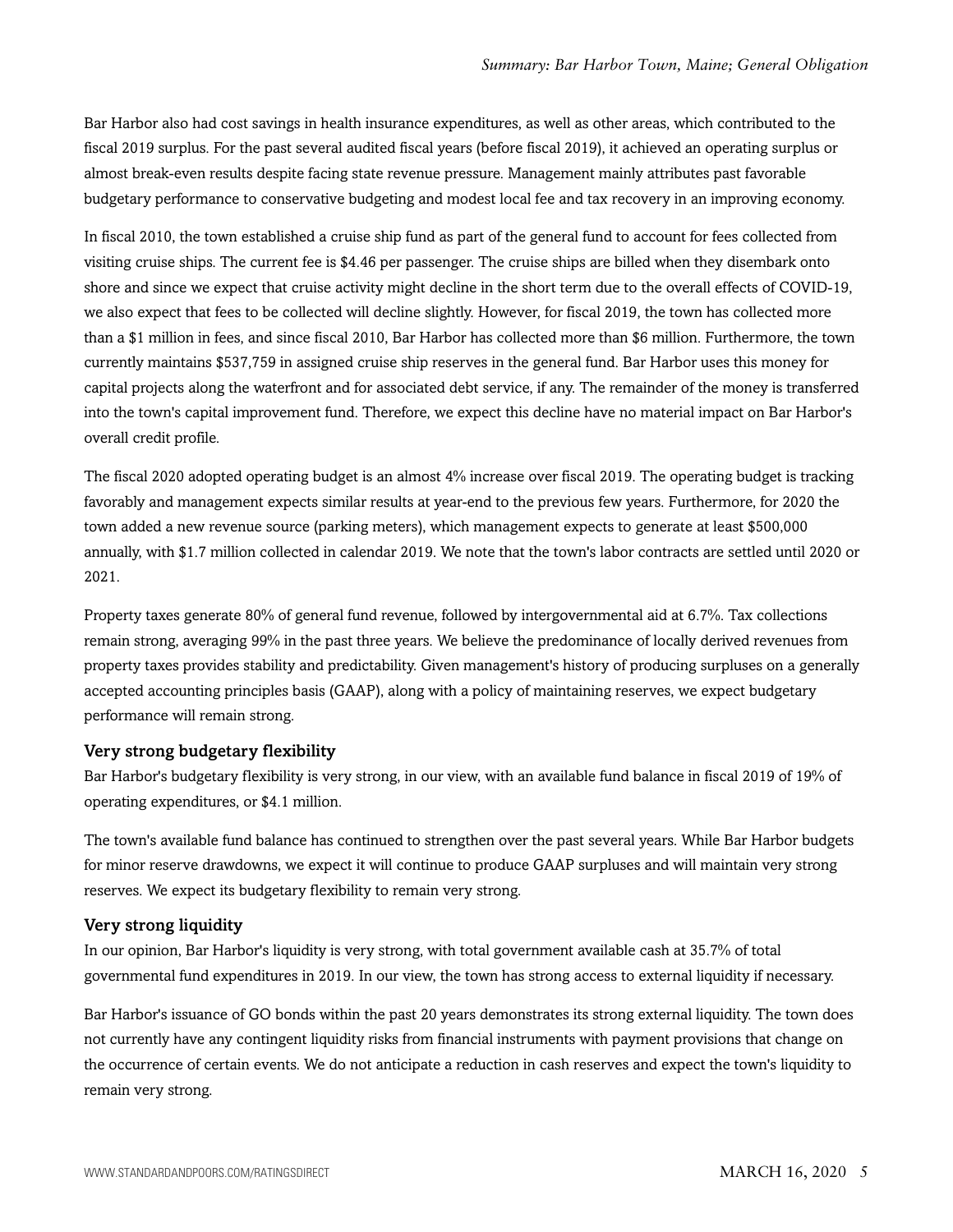#### Very strong debt and contingent liability profile

In our view, Bar Harbor's debt and contingent liability profile is very strong. Total governmental fund debt service is 6.5% of total governmental fund expenditures, and net direct debt is 64.5% of total governmental fund revenue. Overall net debt is low at 0.9% of market value, and approximately 67.6% of the direct debt is scheduled to be repaid within 10 years, which are in our view positive credit factors.

Following this issuance, Bar Harbor will have approximately \$21.2 million in outstanding GO debt and capital leases, approximately \$5.9 million of which we consider self-supporting debt backed by user charges from the water and wastewater enterprise funds. Due to a slight decline in coverage within the wastewater fund in fiscal 2018, we no longer view the wastewater debt as fully self-supported. However, we understand that the town has addressed this in fiscal 2019 and that the wastewater fund has increased to full coverage. Therefore, we expect the fund will return to full self-support. We also understand that Bar Harbor is in early discussions regarding capital investments in its elementary school infrastructure. While it is too early to fully incorporate potential school debt issuances into our analysis, depending on final financing and structure, these could have a negative effect on our view of the debt profile. However, we do not anticipate this would have a significant effect on the town's overall credit quality.

#### Pension and other postemployment benefits

In our opinion:

- Pension and other postemployment benefits (OPEB) liabilities are not an immediate source of credit pressure for the town, given the well-funded status of the pension plans and the limited long-term liabilities.
- Any increases in contributions will likely remain affordable, based on the strength of Bar Harbor's revenue base, strong reserves, and conservative budgeting.

The town offers OPEB but recognizes no liability. The liability for the plan represents an implicit rate subsidy.

Bar Harbor participates in the following plans:

- Maine Public Employees Retirement System Consolidated Plan for Local Participating Districts Plan (PLD Plan), which is 90.62% funded and has a \$1.4 million net pension liability (NPL).
- Maine Public Employees Retirement System State Employee and Teacher Plan (SET Plan), which is 82.73% funded and has a \$173,000 NPL.

The town's combined required pension and actual OPEB contributions totaled 2.1% of total governmental fund expenditures in 2019. Bar Harbor made its full annual required pension contribution in 2019. The PLD and SET plans are cost-sharing, multiple-employer, defined-benefit pension plans. Both systems use a 6.75% discount rate. Positively, both plans met both our static funding metric in the most recent year as well as our minimum funding progress calculation, indicating that the systems are addressing current costs and making headway addressing their unfunded liabilities.

Bar Harbor's OPEBs provided by the town are calculated as an implicit rate subsidy for retirees who access its group health plan. Retirees pay 100% of the premium. As of June 30, 2019, the town reported a net OPEB liability of approximately \$857,000. In addition, it recognized a net OPEB liability for costs associated with retired school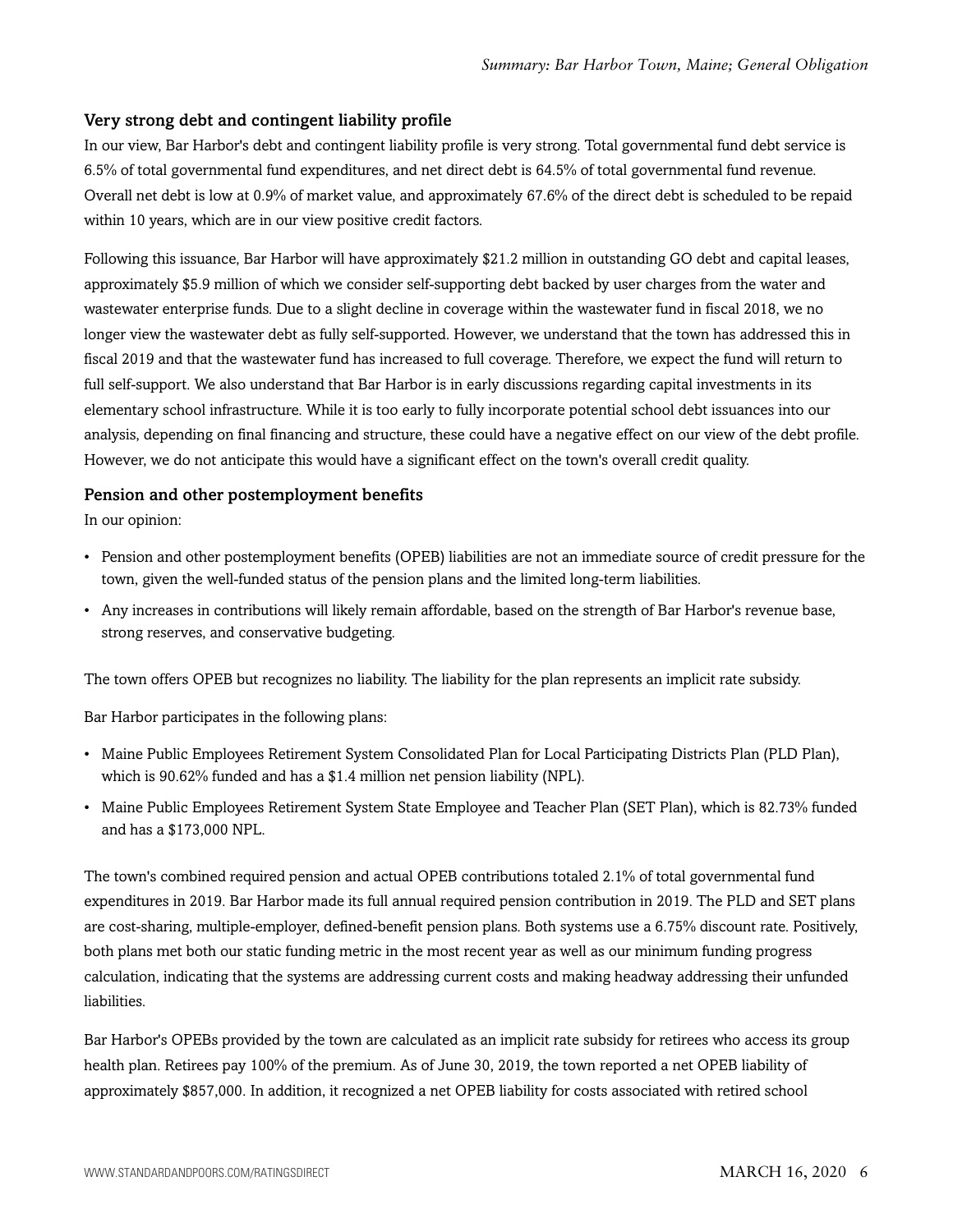department personnel totaling nearly \$49,000. This plan has a special funding situation and the state makes all payments on behalf of Bar Harbor for participating retired teachers.

We believe that retirement costs do not have a material effect on finances or operations at present and that they will likely remain manageable in the next three-to-four years.

#### Strong institutional framework

<span id="page-6-0"></span>The institutional framework score for Maine municipalities is strong.

# Related Research

- S&P Public Finance Local GO Criteria: How We Adjust Data For Analytic Consistency, Sept. 12, 2013
- Criteria Guidance: Assessing U.S. Public Finance Pension And Other Postemployment Obligations For GO Debt, Local Government GO Ratings, And State Ratings, Oct. 7, 2019
- 2019 Update Of Institutional Framework For U.S. Local Governments

| Ratings Detail (As Of March 16, 2020)                     |            |          |
|-----------------------------------------------------------|------------|----------|
| Bar Harbor Twn Go bnds<br>Long Term Rating                | AAA/Stable | Affirmed |
| Bar Harbor Twn Go bnds (fed taxable)<br>Long Term Rating  | AAA/Stable | Affirmed |
| Bar Harbor Twn GO bnds due 10/15/2035<br>Long Term Rating | AAA/Stable | Affirmed |

Certain terms used in this report, particularly certain adjectives used to express our view on rating relevant factors, have specific meanings ascribed to them in our criteria, and should therefore be read in conjunction with such criteria. Please see Ratings Criteria at www.standardandpoors.com for further information. Complete ratings information is available to subscribers of RatingsDirect at www.capitaliq.com. All ratings affected by this rating action can be found on S&P Global Ratings' public website at www.standardandpoors.com. Use the Ratings search box located in the left column.